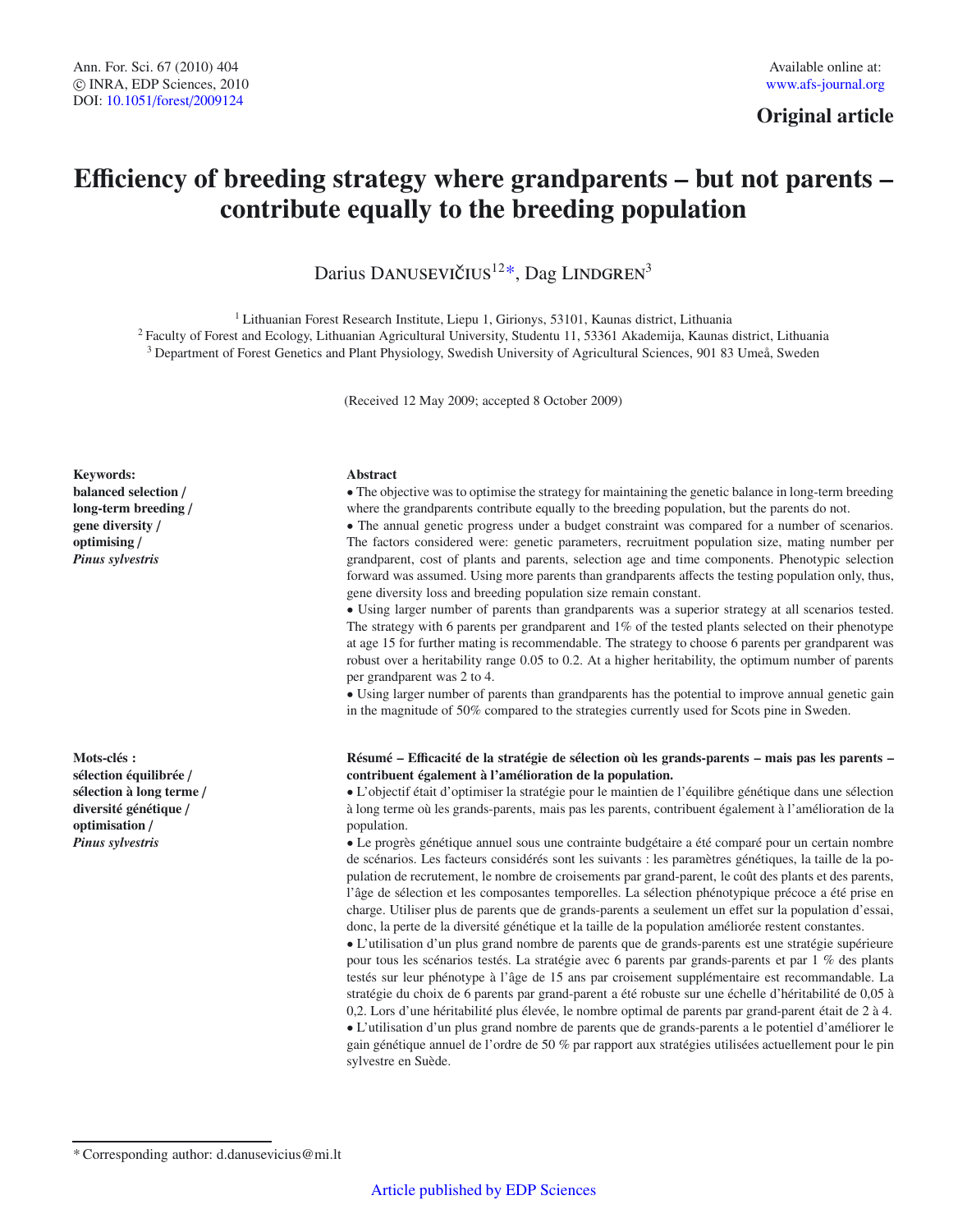# **1. INTRODUCTION**

The response to selection in a population with a family structure can be maximised by combined index selection or by more sophisticated indices assigning a value to the relatives (Falconer and McKey, [1996\)](#page-8-0). However, much weight on family values will often lead to an unacceptably low gene diversity and a high degree of relatedness, at least when applied to forest tree breeding (e.g. Wei, [1995](#page-8-1)). Long-term breeding requires efforts to maintain gene diversity in the breeding stock. This can be achieved by making the parental genetic contributions similar and in its extreme case it could be visualised as withinfamily selection. Swedish conifer breeding has basically applied a strategy of an equal parent contribution to the breeding population and in multi-generation simulations it turned out to be a sustainable strategy not much improved by a higher representation of the better parents (Rosvall, [1999\)](#page-8-2). Equal parental contributions are made at the cost of genetic gain, what calls for improvements of these strategies to maximise the genetic gain per unit of the gene diversity lost (Lindgren, [2005\)](#page-8-3).

"Balanced selection" is used in the meaning that ancestors contribute equally to the following generation of the breeding population, e.g. Sanchez [\(2000](#page-8-4)) used it in this meaning but restricted the balance to the parents. The specific circumstance our study is focusing on is that the parental contributions to the next generation testing (candidate) population are variable, but the grandparent contributions are balanced.

Kerr et al. [\(1998\)](#page-8-5) introduced methods for considering the relatedness of the candidates used in animal breeding into forest tree breeding. The strategies were compared for gain over a number of generations with a testing population of 6 000 trees per generation where selection was mainly on breeding values obtained by proper weighting of phenotype and relatives. Parents, matings and generation shifts were assumed free in terms of resources, but there was a penalty on the genetic gain for the increase in inbreeding similar to the penalty of group coancestry used by Lindgren and Mullin [\(1997\)](#page-8-6). The number of parents, their contributions, their mates and the progeny size are generated by algorithms and generally not predefined.

In Swedish Scots pine breeding program the diversity is maintained mainly by keeping the breeding population size at 50 in a balanced mating and selection design (Hannrup et al., [2007;](#page-8-7) Rosvall, [1999\)](#page-8-2) so each parent contributes two offspring to the next generation. An unbalance was allowed at the initiation of breeding only, when the founders with high breeding value were allowed to contribute to the future breeding (Ruotsalainen, [2002\)](#page-8-8).

As regards the benefit per unit of time, clonal testing appears as the most efficient long-term cycling strategy, but when the cloning is not possible as for Scots pine, a twostage cycling strategy of phenotypic pre-selection followed by progeny testing seemed advantageous (Danusevičius and Lindgren, [2002\)](#page-8-9). A cycling strategy based on phenotypic selection has its advantages. It is simple and fast. It is preferable to a progeny-test strategy if heritability is high or budget is low (Danusevičius and Lindgren, [2002;](#page-8-9) Hannrup et al., [2007](#page-8-7)).

There is at least one alternative to keep the loss of gene diversity per generation at the same level while benefiting from a less balanced selection among families, and that is to use a larger testing population to compensate for a higher degree of unbalance among the parents, but keep the grandparental contributions equal (Lindgren et al., [2008\)](#page-8-10). This strategy turned out to have a large potential to generate genetic gain per breeding cycle. However, to efficiently utilise this potential, optimisation of common long-term breeding scenarios as well as information about its limits and robustness are needed.

Relations with grandparents are familiar and easily visualized and understood. For most breeding programs, which have passed their infancy, the initial selections are either parents or grandparents to the testing population, thus there is a little need to go longer back in the ancestry. Grandparents can be reasonably well recorded; to go longer back in the ancestry is often administratively, pedagogically and by conception difficult. For numeric and administrative computing and analyses, it is probably sufficient to go back to grandparents to get acceptable accuracy. If relating to founders instead of grandparents, it could be difficult to quantitatively define the differences in unbalance in a practical way in advanced generations.

The objective of this study was to investigate efficiency of the strategy with relaxed parental but balanced grandparental contribution to a range of circumstances relevant for practical forest tree breeding with special reference to Scots pine in central Sweden.

#### **2. MATERIALS AND METHODS**

## **2.1. The grandparent-balance strategy**

The Swedish Scots pine breeding program was chosen as a case of long-term breeding strategy (described by Hannrup et al., [2007\)](#page-8-7). The traditional parent-balance strategy is here represented by cycles with single-pair mating (SPM) and balanced within-family selection forward of the two best phenotypes within each family as parents for the next cycle matings (Fig. [1](#page-2-0) left). We used SPM for convenience of calculation and mating type is not a basic feature of the strategy. To facilitate the interpretation of the results between the SMP and other mating strategies, we expressed the number of parents per grandparent instead of per family (to obtain number of parents selected within each family  $P_{GP}$  is multiplied by 2 with SPM).

The suggested improvement of the above given "parentbalance" strategy is the "grandparent-balance" strategy where the new idea is to mate more than two parents from each family and so generate additional genetic gain (Fig. [1](#page-2-0) right). The balance is maintained so that the grandparents have equal representation in the breeding population at a certain time, but the parents need not be equally represented in the breeding population even if they become equally represented in retro-respect when they become the grandparents.

The breeding population size of the grandparent-balance strategy is the same as of the parent-balance strategy (Fig. [1\)](#page-2-0), however, if the balance is kept among the grandparents instead of parents, more families can be created and tested in the parental generation. The improved strategy can be considered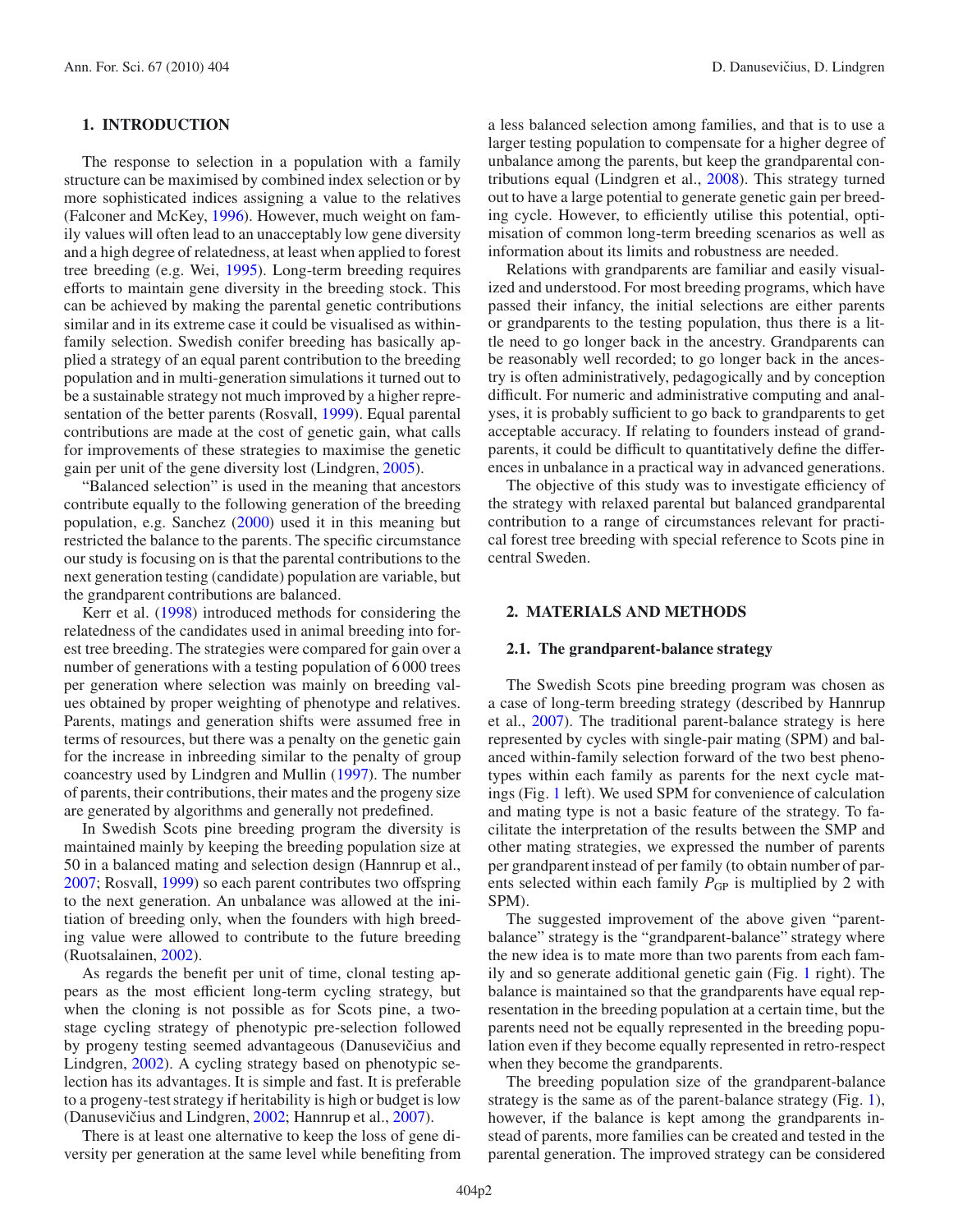

<span id="page-2-0"></span>**Figure 1.** Two balanced breeding strategies are compared. A sub-line initiated by four founders is shown. The connected lines show the pairs mated. To the left "parent-balance" strategy with within-family selection only, where two families are created and after testing the two best individuals in each are mated. To the right "grandparent-balance" strategy with both within- and among-family selection, where four but smaller families are created and after testing the best two individuals in each of the two best families are mated.

as a type of combined selection, where the phenotype of an individual is considered for selection but also information about the family and its parents is available. However, to simplify calculations, the selection is done in tandem, first families and then individuals within family.

### **2.2. The model**

A complete breeding cycle from the crosses to the selection of the parents for the next cycle of crosses was followed. *G*×*E* interaction, change of heritability over generations and epistasis were not considered. Mean breeding value of the grandparents was set to zero. An infinitesimal genetic model was assumed.

Annual group merit (see below) was maximized – for most scenarios that is equivalent to maximizing annual genetic gain at a budget constraint per year and grandparent. At each testing time, the optimization was carried out by varying the number of parents per grandparent and the family size to fit into the budget. With the fixed annual budget, the optimisation searched for an optimum balance between testing fewer but larger families and getting more gain from "within family selection" or testing more but smaller families and getting an additional gain from "among family selection". More details about the concepts and mathematical framework are given on the web and by Lindgren et al. [\(2008\)](#page-8-10).

The selections are made for a selection index based on observed traits resulting in gain in the target trait (assumed the value for forestry at mature age). To get quantitative gain estimates a reduction is needed to consider uncertainties in "value

for forestry". The criterion of genetic progress is group merit (Danusevičius and Lindgren,  $2002$ ), which is genetic gain with diversity loss subtracted (Wei and Lindgren, [2001\)](#page-8-11). For most calculations in this study the value of the diversity loss was set to zero and then the annual progress in group merit became annual progress in genetic gain. The loss of gene diversity per breeding cycle was kept constant at the grandparent-balance strategy. However, the cycling time may vary and, thus, annual gene diversity loss may vary.

The annual progress in Group Merit (*GM*<sub>annual</sub>, equal to annual gain for most cases as  $c = 0$ ) was calculated. The gain over a breeding cycle is the sum of the response to among and within family selection:

$$
GM_{\text{annual}} = \frac{(i_{\text{w}}r_{\text{w}}CV_{\text{Amw}} + i_{\text{f}}r_{\text{f}}CV_{\text{Amf}})r_{\text{jm}}r_{\text{u}} - c\Theta}{T_{\text{CYCLE}}} \tag{1}
$$

where the indices w and f indicate within and among family selection,  $i_w$  and  $i_f$  are among and within family selection intensity (predicted selection response in standard deviation units);  $r_{\text{im}}$  is juvenile-mature genetic correlation between the observed trait and the "target trait";  $CV_{Amu}$  and  $CV_{Amf}$  are coefficients of variation in breeding value for the "target trait" at mature age for within and among family selection;  $r<sub>u</sub>$  is correlation between the "target trait" and the "real value for forestry" as explained in *Scenarios* sub-section; *c* the weight factor for the loss of gene diversity that converts the genetic gain and diversity to the same scale;  $\Theta$  is loss of gene diversity per breeding cycle. For this study  $\Theta = 0.01$  (=0.5/50 considering that a Swedish compartment of the breeding population comprises 50 founders, Hannrup et al.,  $2007$ );  $T_{\text{CYCLE}}$  is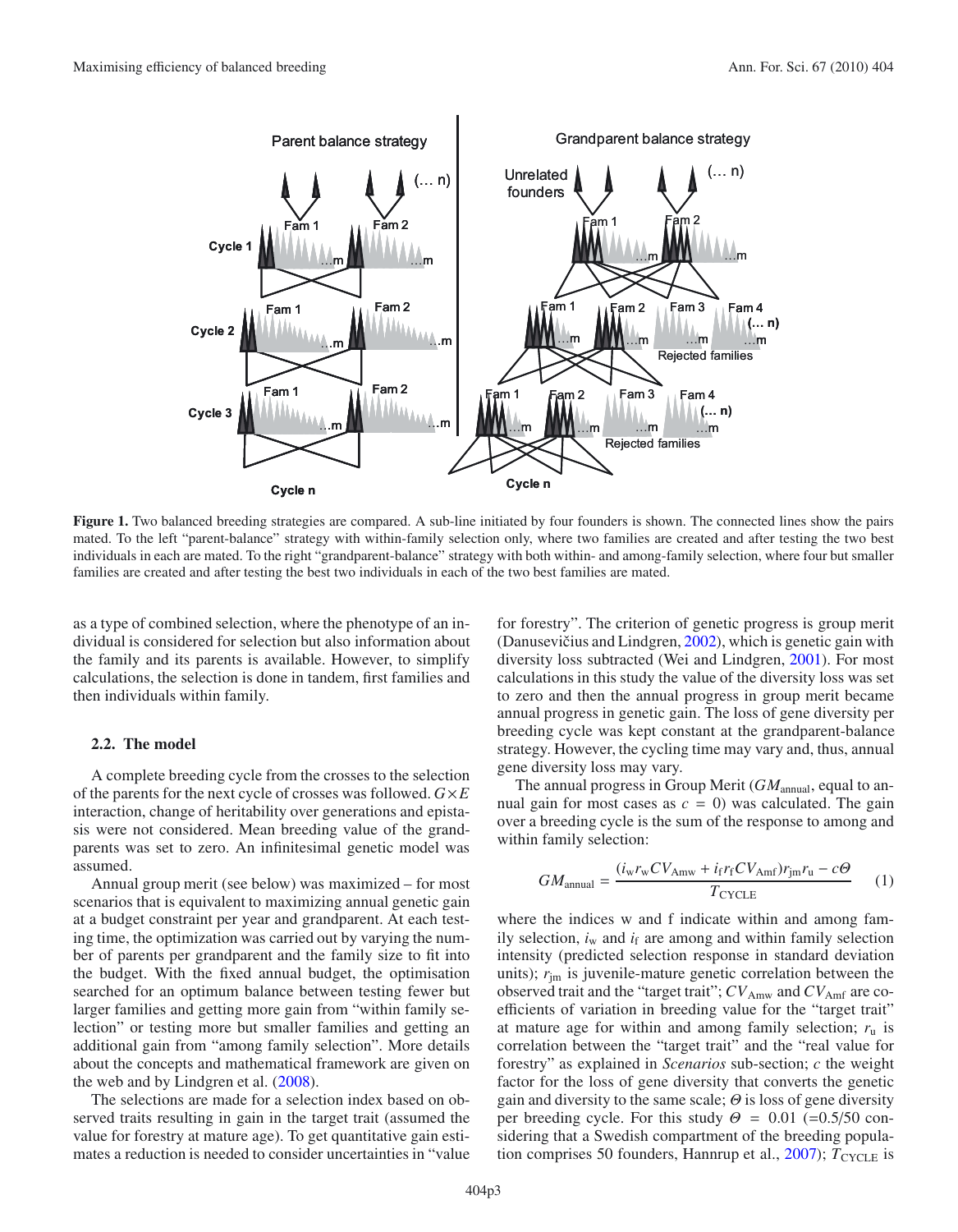<span id="page-3-2"></span><span id="page-3-1"></span><span id="page-3-0"></span>

| Parameters                                                                                         | Main scenario   | Alternative scenarios |  |  |
|----------------------------------------------------------------------------------------------------|-----------------|-----------------------|--|--|
| Additive variance $(\sigma_{\Delta}^2)^a$                                                          |                 |                       |  |  |
| Dominance variance in proportion of the additive variance $(\sigma_{\rm D}^2)^b$                   | 0.25            | 0:1                   |  |  |
| Narrow-sense heritability $(h^2)$ (obtained by changing $\sigma_F^2$ ) <sup>c</sup>                | 0.125           | 0.05; 0.2; 0.5; 1     |  |  |
| Coefficient of additive variation at mature age adjusted by the correlation between observed value | 11              | 5:15                  |  |  |
| and value for forestry, % $(CV_{Am})^c$                                                            |                 |                       |  |  |
| Number of grandparents $(N_{\text{gandparents}})^c$                                                | 50              | 50                    |  |  |
| Number of parents mated within each family and expressed per grandparent $(p)$                     | 6               | To be optimised       |  |  |
| Weight for group coancestry                                                                        | $\Omega$        | 100                   |  |  |
| Breeding population size $(N_{\rm BP})$                                                            | 300             | $( = 50p)$            |  |  |
| Time not used for testing, years $(T_{\text{not-testing}})^c$                                      | 5 (top-grafts)  | $4:10$ (grafts)       |  |  |
| Testing time, years $(T_{\text{testing}})^c$                                                       | 15              | To be optimised       |  |  |
| The fixed costs per grandparent, "plants" $(C_{\text{fixed}})^c$                                   | 100             | 0:200                 |  |  |
| Cost of one parent, "plants" $(C_{\text{parent}})^c$                                               | 50              | 0:100                 |  |  |
| Cost of one test plant, "plants" $(C_{\text{plant}})^c$                                            |                 |                       |  |  |
| Annual budget per grandparent, "plants" (the constraint) $\epsilon$                                | 50              | 30; 40; 70; 100       |  |  |
| Annual genetic gain (or group merit), %                                                            | To be maximized |                       |  |  |

<span id="page-3-3"></span>**Table I.** Parameter values for the main scenario A and the alternative scenarios. Scenario B values were the same as for scenario A except that the number of parents per grandparent was 3 and annual budget per grandparent was 20.

*<sup>a</sup>* The additive variance in the observed values used for selection. It is convenient to set the additive variance as 1 and to express the other variance components as proportions of the additive variance.

*b* The dominance variance makes up 25% of additive variance in a forest tree breeding population and is a rather typical value used in similar studies (e.g. Danusevičius and Lindgren, [2002](#page-8-9)).

*<sup>c</sup>* Values in the magnitude of those applicable to Swedish Scots pine breeding are used (Rosvall, [1999](#page-8-2); Rosvall et al., 2002; Hannrup et al., [2007](#page-8-7)).

breeding cycle time in years;  $r_f$  and  $r_w$  is correlation between true and predicted breeding values calculated for among and within family selection. The expressions in formula (1) are developed:

$$
CV_{\text{Amw}} = \sqrt{0.5(1 - 1/m)}CV_{\text{Am}}
$$
 (2)

$$
CV_{\text{Amf}} = \sqrt{0.25(1 + 1/m)}\sqrt{1 - 1/2P_{\text{GP}}}CV_{\text{Am}}
$$
 (3)

$$
r_{\rm w} = \frac{\sqrt{0.5(1 - 1/m)}\sigma_{\rm A}}{\sqrt{(0.5\sigma_{\rm A}^2 + 0.75\sigma_{\rm D}^2)(1 - 1/m) + \sigma_{\rm E}^2}}
$$
(4)

$$
r_{\rm f} = \frac{\sqrt{0.25(1 + 1/m)}\sigma_{\rm A}}{\sqrt{0.25\sigma_{\rm A}^2(1 + 1/m) + 0.25\sigma_{\rm D}^2 + \frac{0.75\sigma_{\rm D}^2 + \sigma_{\rm E}^2}{m}}}
$$
(5)

where  $\sigma_A^2$  is additive variance,  $\sigma_D^2$  is dominance variance;  $\sigma_E^2$  is environmental variance (for observed traits, values in Tab. [I\)](#page-3-3); *P<sub>GP</sub>* is number of candidate parents selected per grandparent; *m* is offspring family size.

The additive genetic variance was adjusted due to the limited numbers available for selection. Within a full sib family (Eq. (4)), the additive variance is half and the dominance variance 3/4 of the total. The variance among the family means is reduced in a small family. Additive variance among full sib families  $(Eq. (5))$  is half of that in a population for unrelated families but one quarter for cousin families, which share grandparents. If parents come from the same full sib family the variance in additive value among them is half of what it is if parents come from unrelated full sibs. Small families widen the among-family variation (Eq. (4)), but few selection options (candidate parents) reduce the variance.

The optimisations were run with a fixed total cost  $(C_{total})$ expressed per breeding cycle and grandparent with "test plants" as the cost units (one tested plant is one cost unit) as follows:

$$
C_{\text{total}} = C_{\text{fixed}} + (2P_{\text{GP}}(2C_{\text{p}} + m))/4, \quad \text{where} \tag{6}
$$

*C*fixed is fixed cost per grandparent for the costs which are little dependent on the number of parents mated per grandparent: the costs of establishment, maintenance (including fencing) and measurements of the field trials and the costs of the data analyses;  $C_p$  is cost of parents to be mated were assumed to include costs of collecting of scions and grafting them for further recombination and the costs of forming the new generation (mating and the related activities); *m* is offspring family size. The term  $(2C_p+m)$  expresses the cost of one family  $(C_p$  is multiplied by 2, because 2 parents are used to create one family with SPM);  $P_{GP}$  is the number of candidate parents selected per grandparent.

An EXCEL-based deterministic simulator "Breeding Cycle Analyser Wilhelm" sheet was used for this study. The sheet with more detailed explanations can be found at [www.mi.](www.mi.lt/research.htm) lt/[research.htm](www.mi.lt/research.htm) or http://[www-genfys.slu.se](http://www-genfys.slu.se/staff/dagl/Breed_Home_Page/)/staff/dagl/Breed\_ [Home\\_Page](http://www-genfys.slu.se/staff/dagl/Breed_Home_Page/)/

#### **2.3. The scenarios**

Two main scenarios A and B and a number of alterative scenarios were used in the optimization. Scenario A reflects the present-day foreseen values for Scots pine breeding in Sweden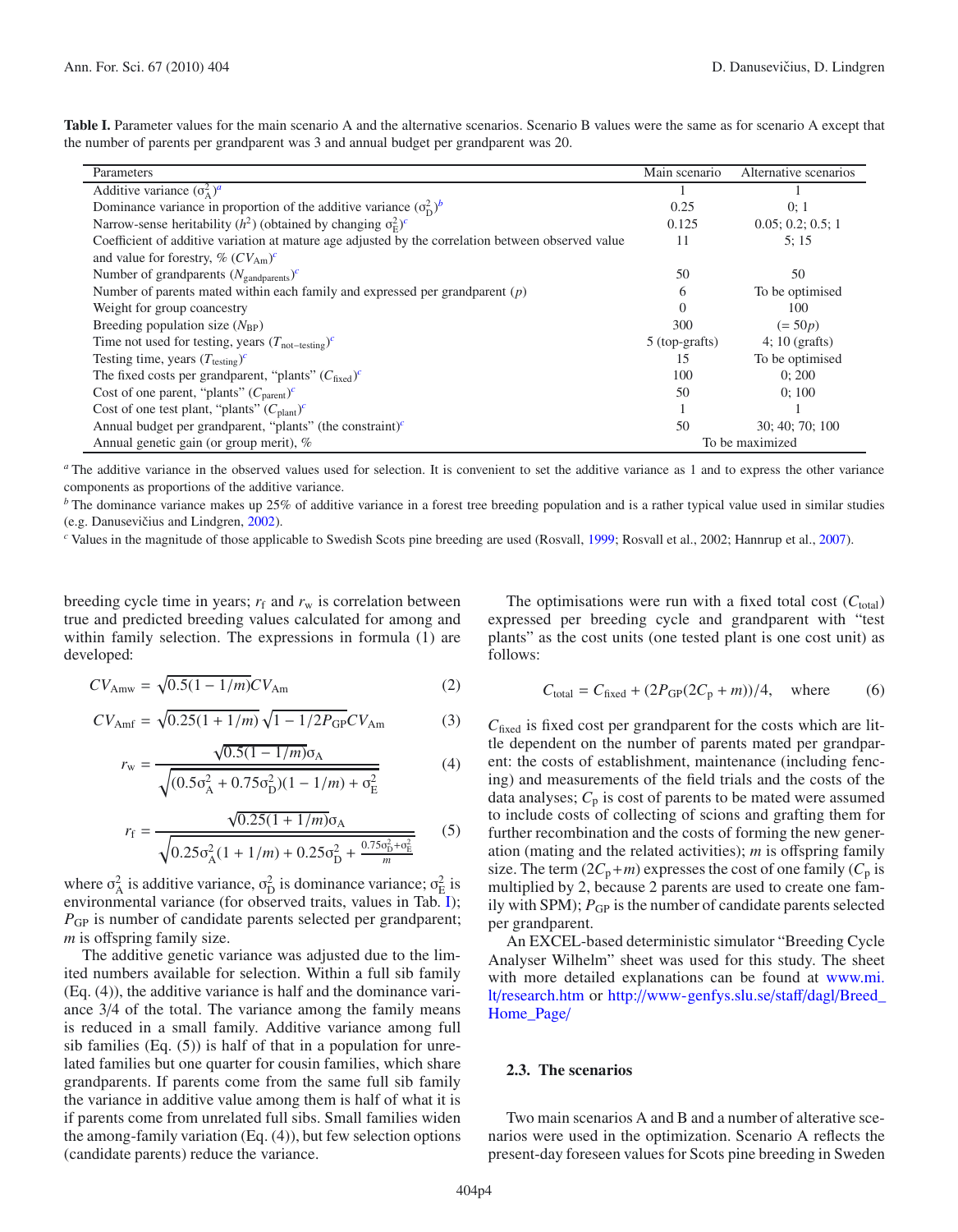<span id="page-4-0"></span>

| Parameter (main scenario                          |          | At optimum $P_{GP}$ |                      |       |                                 | % of optimum annual genetic gain at |     |     |     |     |  |  |
|---------------------------------------------------|----------|---------------------|----------------------|-------|---------------------------------|-------------------------------------|-----|-----|-----|-----|--|--|
|                                                   | Value    |                     |                      |       | the $P_{\text{PG}}$ given below |                                     |     |     |     |     |  |  |
| value in parenthesis)                             |          | $P_{GP}$            | PF<br>Annual gain, % |       | $1^*$                           | 2                                   | 4   | 5.  | 6   | 8   |  |  |
| Main scenario A ( $P_{GP} = 6$ )                  | Table I  | $6^{**}$            | 0.010                | 0.275 | 65                              | 85                                  | 97  | 99  | 100 | 99  |  |  |
|                                                   | 5        | 6                   | 0.010                | 0.125 | 65                              | 85                                  | 97  | 99  | 100 | 99  |  |  |
| Additive variation coefficient at mature age (11) | 15       | 6                   | 0.010                | 0.375 | 65                              | 85                                  | 97  | 99  | 100 | 99  |  |  |
|                                                   | $\Omega$ | 6.5                 | 0.011                | 0.294 | 61                              | 83                                  | 97  | 99  | 100 | 99  |  |  |
| Dominance variance (0.25)                         |          | 5.5                 | 0.009                | 0.239 | 72                              | 89                                  | 99  | 100 | 100 | 98  |  |  |
|                                                   | 0.05     | 6.5                 | 0.011                | 0.221 | 50                              | 78                                  | 96  | 99  | 100 | 98  |  |  |
| Narrow-sense heritability (0.125)                 | 0.2      | 5.5                 | 0.009                | 0.311 | 74                              | 90                                  | 99  | 100 | 100 | 98  |  |  |
|                                                   | 0.5      | 3                   | 0.004                | 0.439 | 93                              | 99                                  | 99  | 98  | 96  | 91  |  |  |
|                                                   |          | 1.5                 | 0.002                | 0.694 | 99                              | 100                                 | 95  | 92  | 88  | 81  |  |  |
|                                                   | $\Omega$ | 6.5                 | 0.010                | 0.281 | 64                              | 84                                  | 97  | 99  | 100 | 99  |  |  |
| Fixed cost per grandparent (100)                  | 200      | 5.5                 | 0.010                | 0.269 | 66                              | 86                                  | 98  | 100 | 100 | 97  |  |  |
|                                                   | $\Omega$ | 10.5                | 0.012                | 0.295 | 61                              | 80                                  | 93  | 96  | 97  | 99  |  |  |
| Cost of parent $(50)$                             | 100      | 4.5                 | 0.010                | 0.260 | 68                              | 89                                  | 100 | 100 | 96  | 69  |  |  |
|                                                   | 30       | $\overline{4}$      | 0.013                | 0.244 | 69                              | 90                                  | 100 | 99  | 95  | 73  |  |  |
| Annual budget per grandparent (50)                | 40       | 5                   | 0.011                | 0.262 | 66                              | 87                                  | 99  | 100 | 100 | 95  |  |  |
|                                                   | 70       | 8                   | 0.009                | 0.293 | 63                              | 82                                  | 95  | 98  | 99  | 100 |  |  |
|                                                   | 100      | 10                  | 0.007                | 0.310 | 61                              | 80                                  | 93  | 96  | 98  | 99  |  |  |
| Weight for group coancestry $(0)$ <sup>***</sup>  | 100      | 6                   | 0.010                | 0.275 | 65                              | 85                                  | 97  | 99  | 100 | 99  |  |  |
|                                                   | 50       | 6                   | 0.010                | 0.325 | 65                              | 85                                  | 97  | 99  | 100 | 99  |  |  |
| Rotation age (70)                                 | 100      | 6                   | 0.010                | 0.222 | 65                              | 85                                  | 97  | 99  | 100 | 99  |  |  |

<span id="page-4-5"></span>**Table II.** Scenario A. Considerations of number of parents per grandparent ( $P_{GP}$ ). This table is for variants of the main scenario where annual cost per grandparent is 50 and  $P_{GP}$  is variable. *PF* is the proportion of plants selected as parents for the breeding population.

<span id="page-4-4"></span><span id="page-4-2"></span><span id="page-4-1"></span><sup>∗</sup> Shows the unimproved strategy without the component of the among-family selection (equal number of parents and grandparents; corresponding to phenotype-based selection).

<sup>\*\*</sup> Main scenario  $P_{GP} = 6$  was the optimum value for  $P_{GP}$  with the main scenario parameter values.

\*\*\* For this scenario diversity loss is penalized with  $c = 100$ , thus the "value" of the forest is 0 if group coancestry is 1.

**Table III.** Scenario B. Considerations of parents per grandparent  $(P_{GP})$ . Here the gain is given in percentage of that maximizing gain per year for different deviations from the optimal testing. "n.p." means "value not possible". *PF* is the proportion of plants selected as parents for the breeding population.

<span id="page-4-3"></span>

| Parameter (main                    |               |                             |       |                |       | % of optimum annual genetic gain at the |      |      |      |      |      |      |
|------------------------------------|---------------|-----------------------------|-------|----------------|-------|-----------------------------------------|------|------|------|------|------|------|
| scenario in parenthesis)           | Value         | At optimum $P_{GP}$         |       |                |       | $P_{\rm PG}$ given below                |      |      |      |      |      |      |
|                                    |               | $P_{GP}$                    | PF    | Annual gain, % | $1^a$ | 1.5                                     |      | 2.5  | 3    | 3.5  |      |      |
| Narrow-sense heritability (0.125)  | Main scenario | 3                           | 0.020 | 0.213          | 74    | 88                                      | 96   | 99   | 100  | 98   | 94   | n.p. |
|                                    | 0.05          | 3                           | 0.020 | 0.159          | 61    | 83                                      | 94   | 99   | 100  | 98   | 93   | n.p. |
|                                    | 0.2           | 2.5                         | 0.014 | 0.249          | 82    | 93                                      | 98   | 100  | 100  | 98   | 94   | n.p. |
| Fixed costs per grandparent (100)  | $\Omega$      | 3.5                         | 0.016 | 0.231          | 71    | 85                                      | 93   | 97   | 99   | 100  | 100  | 84   |
|                                    | 200           |                             | 0.020 | 0.186          | 80    | 95                                      | 100  | 99   | 91   | 68   | n.p. | n.p. |
| Cost of parent $(50)$              | $\Omega$      | 6.5                         | 0.022 | 0.250          | 64    | 78                                      | 85   | 90   | 94   | 96   | 97   | n.p. |
|                                    | 100           | $\mathcal{D}_{\mathcal{L}}$ | 0.020 | 0.186          | 83    | 97                                      | 100  | 90   | n.p. | n.p. | n.p. | n.p. |
| Annual budget per grandparent (20) | 10            | 1.5                         | 0.060 | 0.129          | 98    | 100                                     | n.p. | n.p. | n.p. | n.p. | n.p. | n.p. |
|                                    | 30            | 4                           | 0.013 | 0.244          | 69    | 82                                      | 90   | 95   | 98   | 99   | 100  | 95   |
|                                    | 40            | 5                           | 0.011 | 0.262          | 66    | 79                                      | 87   | 92   | 95   | 97   | 99   | 100  |
|                                    | 50            | 6                           | 0.010 | 0.275          | 65    | 77                                      | 85   | 90   | 93   | 96   | 97   | 100  |

*<sup>a</sup>* The base line parent balance strategy without the component of the among-family selection.

(Tab. [I\)](#page-3-3). Scenario B reflects a situation when the budget is lower than anticipated today (Tab. [III\)](#page-4-4). When an alternative value for any parameter was tested, all the other parameters were kept at the main scenario values. The inputs were chosen for their relevance to breeding of Scots pine in central Sweden. A most likely value was set as the main scenario value (Tab. [I\)](#page-3-3) and reasonable upper and lower limits for each value were selected (Hannrup et al., [2007;](#page-8-7) Rosvall, [1999;](#page-8-2) Rosvall et al., [2001\)](#page-8-12).

The choice of a relevant juvenile-mature (J-M) correlation function and relevant parameters of that function was discussed by many authors (e.g. reviews in Danusevičius and Lindgren, [2004](#page-8-13); Jansson et al., [2003\)](#page-8-14). We used an average of the J-M functions in Jansson et al. [\(2003\)](#page-8-14) for pooled data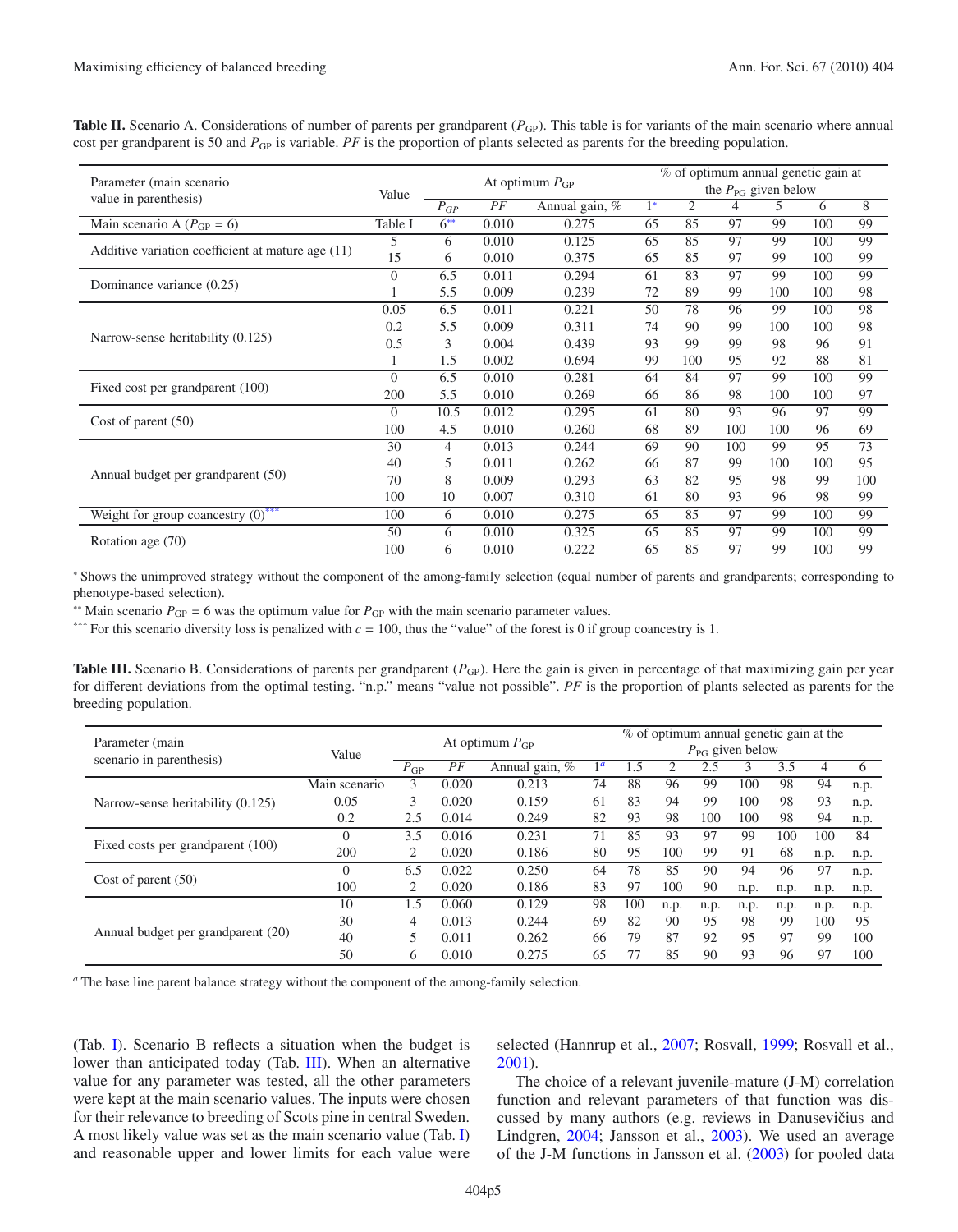<span id="page-5-0"></span>**Table IV.** Testing time considerations. The testing time of 15 y was chosen for the main scenario. Here the annual group merit at some testing times is presented as percentage of the test time maximizing group merit per year for different deviations from the optimal testing. Annual gain and annual group merit are identical unless group coancestry gets a weight, which it does not in the main scenario. While testing an alterative parameter value, the other values are kept at the main scenario values (number of parents per grandparent is 6 (12 per family with SPM)).

| Parameter (main scenario)<br>value in parenthesis) | Alternative value                   | Gain at optimum testing time       | % of optimum annual group merit gain<br>at the testing time given below |     |           |                 |  |
|----------------------------------------------------|-------------------------------------|------------------------------------|-------------------------------------------------------------------------|-----|-----------|-----------------|--|
|                                                    |                                     | Testing time, years Annual gain, % |                                                                         |     | 12 y 15 y | 18 <sub>y</sub> |  |
| Main scenario                                      | Main scenario testing time $(15 y)$ |                                    | 0.275                                                                   | 100 | 100       | -98             |  |
| Main scenario                                      | Optimum testing time                | 14                                 | 0.276                                                                   | 100 | 100       | 98              |  |
| Weight for group coancestry $(0)$                  | 40                                  | 15                                 | 0.255                                                                   | 98  | 100       | 99              |  |
|                                                    | 100                                 |                                    | 0.226                                                                   | 95  | -99       | 100             |  |
| Rotation age (70)                                  | 50                                  | 12                                 | 0.332                                                                   | 100 | -98       | 95              |  |
|                                                    | 100                                 | 16                                 | 0.223                                                                   | 96  | 100       | 100             |  |
| Time not used for testing per cycle $(5)$          |                                     | 13                                 | 0.288                                                                   | 100 | 99        | 97              |  |
|                                                    | 10                                  | 16                                 | 0.229                                                                   | 98  | 100       | 100             |  |

<span id="page-5-1"></span>

**Figure 2.** Optimal number of parents per grandparent as a function of annual budget (a). Annual gain as a function of the number of parents per grandparent (b). Three curves are shown for different costs per parent (C<sub>parent</sub> = 50 for main scenario). Optimum number of parents per grandparent for the main scenario annual budget (50) are indicated by dots on the curves.

from progeny tests of Scots pine in southern Sweden. This function was close to the most used function by Lambeth [\(1980\)](#page-8-15).

The coefficient of additive variance in the northerly Scots pine genetic tests averaged to 14% (Rosvall et al., [2001](#page-8-12)). To consider limited number of sites with different characteristics ("correction for  $G \times E$ "), the value of  $CV_{Am}$  was adjusted for the correlation between the "measured trait" and the "value for forestry"  $(r_u)$  leading to  $r_u$   $CV_{Am}$  value of 12.5%, it can also be seen as a reduction of  $CV_{Am}$  to make it applicable on all sites (for Scots pine volume production at mature age, Rosvall et al., [2001\)](#page-8-12). Results by Hannrup et al. [\(2007\)](#page-8-7) may hint on a marginally lower value. There are more factors reducing  $r_u$   $CV_{Am}$ , although quantitative estimates has rarely – if at all – been presented: (a) the testing sites do not represent actual future forest plantation sites and the tests are not managed as forests; (b) the environments change not only geographically, but also among years including long-term changes as global warming; (c) forest management and the value criteria change over time; (d) the accuracy of genetic entries are not symmetric as assumed in the formulas; (e) *CV* is based on the variation among the plus-tree progenies in tests, which include provenance variation, maternal effects, epistasis, "aftereffects", a variable amount of inbreeding and genetic disequilibrium; (f)  $CV_{Am}$  is somewhat inflated in experiments as bad progenies become outcompeted by good. In our study, the effects of the above listed factors are considered by reducing  $r_{\rm u}$  *CV*<sub>Am</sub> to 11%.

The cost estimates (Tab. [I\)](#page-3-3) for the main scenario are derived based on Scots pine breeding in Southern Sweden (Almqvist 2009; Hannrup et al., [2007](#page-8-7)). The main scenario testing time was set to 15 y, which is close to optimum for a phenotype-based testing strategy (Danusevičius and Lindgren, [2002\)](#page-8-9) and operationally suggested for Scots pine in central Sweden (Almquist, [2009\)](#page-8-16).

# **3. RESULTS**

## **3.1. Comparison between the parentand grandparent-balance strategies**

The annual genetic gain (and annual Group merit) differed with a factor larger than two among the reasonably assumed scenarios (Tabs. [II](#page-4-5) to [IV,](#page-5-0) Fig. [2b](#page-5-1)).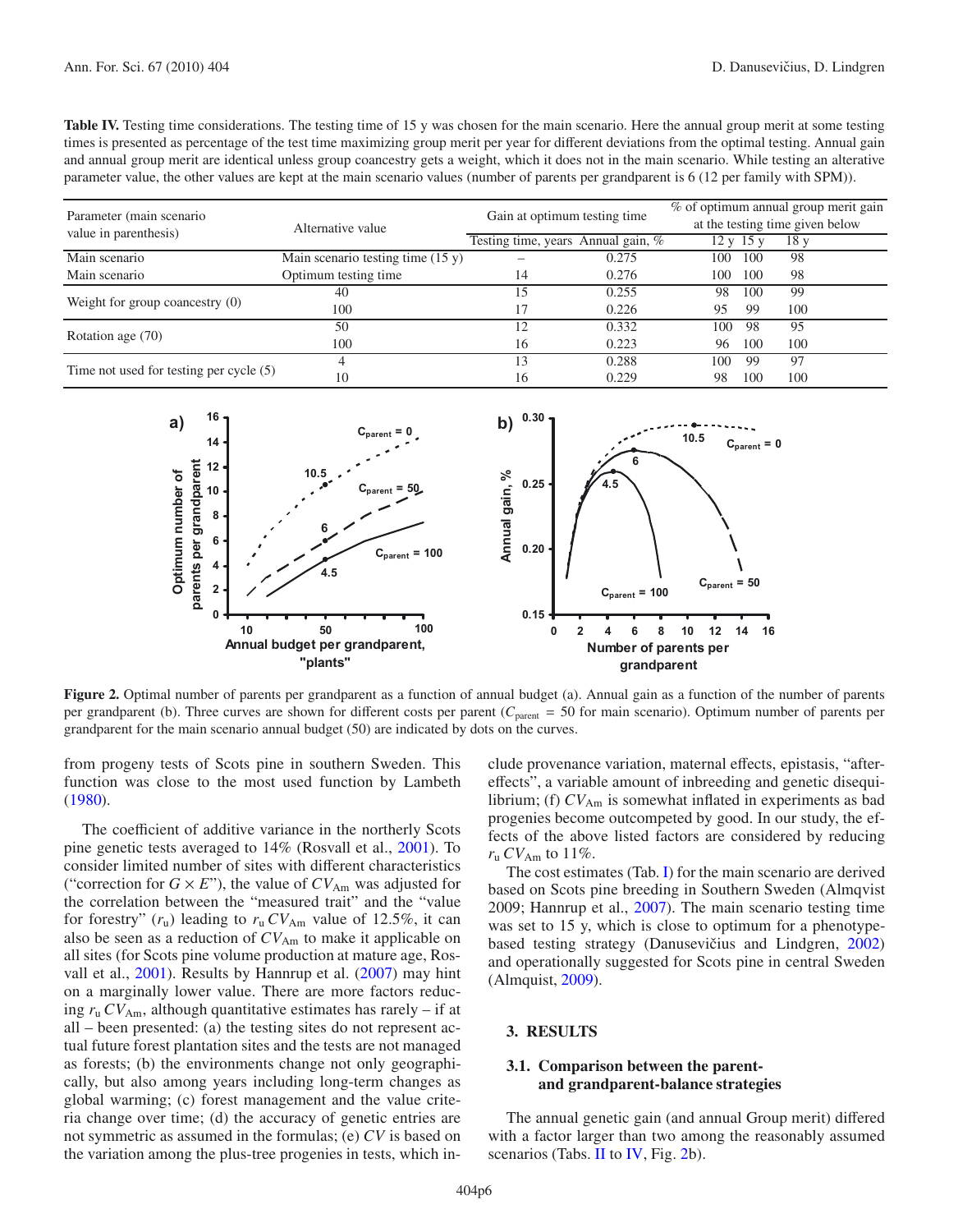In none of the alternative scenarios the traditional parentbalance strategy (number of parents per grandparent  $P_{GP} = 1$ ) was superior to the grandparent-balance strategy with  $P_{GP} > 1$ (Tabs. [II,](#page-4-5) [III](#page-4-4) and Fig. [2b](#page-5-1)). For most scenarios, the genetic gain by the parent-balance strategy was in the magnitude of 65% of the grandparent-balance strategy with  $P_{GP}$  at its optimum (Tabs.  $II$  and  $III$ ). Only when the heritability was unrealistically high or the annual budget extremely poor, the parent-balance strategy was similar to the grand-parent balance, though it still was somewhat more efficient with  $P_{GP}$  = 1.5 (Tabs. [II](#page-4-5) and [III\)](#page-4-4).

## **3.2. Number of parents per grandparent and the share of the testing population used as parents**

For the main scenario, the optimal number of parents per grandparent  $(P_{GP})$  was 6 (Fig. [2\)](#page-5-1), which was used as a main scenario value. The optimal  $P_{GP}$  varied much with the cost of the parent and the annual budget per grandparent (Tab. [II,](#page-4-5) Fig. [2\)](#page-5-1). The optimal  $P_{GP}$  rose almost linearly with the in-creasing budget (Fig. [2a](#page-5-1)). The optimal  $P_{GP}$  became flatter with cheaper parents (Fig. [2b](#page-5-1)).

For the main scenario A,  $P_{GP}$  of 6 was a robust optimum, as it gave at least 95% of the gain at the optimal  $P_{GP}$  value for all alternative scenarios, except when the heritability was high  $(\geq 0.5)$  (which is not realistic) or when the annual budget is low (< 30) (Tab. [II\)](#page-4-5). For the low-budget scenario B,  $P_{GP}$  of 3 was more sensitive to the cost parameters and under the main scenario values a non-optimality of more than 5% was obtained if the economical factors (fixed total cost or parent cost) deviated reasonably from the standard assumptions (Tab. [III\)](#page-4-4). Thus, the choice of  $P_{GP}$  seemed more important when the budget was tight.

For the main scenario A, the proportion of the plants selected as parents in the testing population (*PF*) was mainly dependent on the annual budget and was little dependent neither on the parental cost nor on the heritability (when reasonable low) (Tabs. [II](#page-4-5) and [III\)](#page-4-4). To select 1 percent of the experimental plants as the parents seems a useful rule of thumb for all the realistic scenarios, with exception of those where the budget is the lowest. The proportion of the plants selected as parents becomes low if the heritability is unusually high and it can be high if the budget is low (Tab. [III\)](#page-4-4). It decreases slightly with increasing budget at high budgets, but at low budgets it seems to increase fast when the budget is decreased (Tab. [III\)](#page-4-4). The Swedish breeding plan using the phenotypic selection strategy roughly aims at selecting 50 from 10 000 individuals, thus, around 0.5%, which seems reasonable close, but still suggests that a somewhat larger breeding population may be motivated.

#### **3.3. Testing time**

The time for the measurements for the selection in field trials was 15 y in the main scenario A. Variations within a reasonable range in the weight for group coancestry, the rotation time or the cycle time not used for testing did not make the testing time of 15 y non optimal: maximum 2% of the annual genetic gain were lost compared to the optimal testing time of 15 y (Tab. [IV\)](#page-5-0). Neither did another selection age in the interval 12–18 y cause more than 5% loss of the gain compared to what was optimal within the model for all the parameters varied. (Tab. [IV\)](#page-5-0).

#### **4. DISCUSSION**

### **4.1. Annual progress in breeding value**

This study demonstrates that a marked gain in breeding efficiency can be obtained by applying balance among the grandparents instead of the parents at many situations in balanced forest tree breeding. The main scenario A results in an annual genetic gain below 0.3%, and no realistic scenario gives an annual genetic gain above  $0.4\%$  (Tab. [II\)](#page-4-5). These annual gains are lower than in the projections of the seed orchard gains in the future (e.g. Lindgren et al., [2008\)](#page-8-10). The annual gain is not strongly dependent on the changes in the resources at the main scenario values (Tabs. [II](#page-4-5) and [III\)](#page-4-4). Thus increasing the gain is not mainly a question of more resources. The genetic gain over the foreseen rotation time  $(70 y)$  was in the magnitude of 20% and the assumed coefficient of variation in the genetic values among the trees in a stand was 14%, a higher annual progress would mean that improved and non-improved trees do not overlap and a still higher annual gain would increase the risk for significant side-effects of breeding. As long as the bred and the non-bred material overlaps, no important surprises can be expected at a late stage. Such overlap exists at the current improvement rates and makes breeding safe, but faster improvement would make breeding less safe.

# **4.2. Relevance for breeding – earlier suggested strategies and other species**

When the costs and the time components are included into the model, the phenotype-based testing strategy has the potential to be a major alternative for long-term breeding and is favored to progeny testing (Hannrup et al., [2007\)](#page-8-7). We suggest an improved and optimized version of the phenotype-based testing with relaxed parental but restricted grandparental contributions, which increase its efficiency for 1/3. Danusevicius and Lindgren [\(2002\)](#page-8-9) suggested phenotypic pre-selection followed by progeny testing and selection of the best individuals in each family based on their breeding values as a better alternative than either progeny testing or phenotypic selection. If compared with the phenotype-testing at a reasonable budget, the superiority of this two-stage testing method appeared to be in the magnitude 20% of the annual group merit progress, but when the penalty on the diversity loss at cycling may be regarded high, and more recent consideration by the authors make us suggest around 10% superiority is more applicable to the circumstances relevant to Scots pine breeding. Phenotypic pre-selection followed by progeny testing may still be improved by phenotypically pre-selecting individuals in the better segments of the breeding stock and top-grafting them, so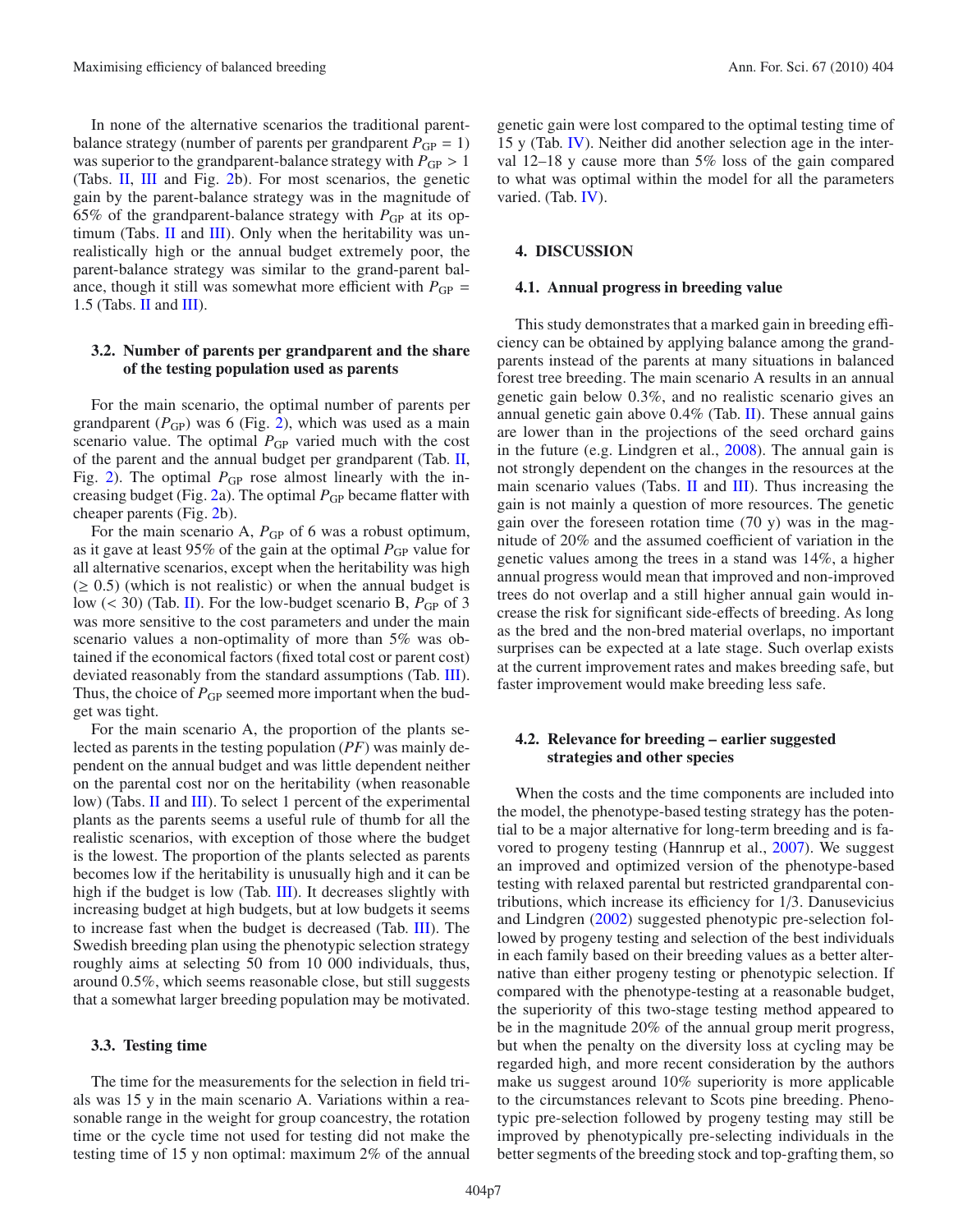that they are available for pollination. If suitable pollen parents can not be effectively selected, crosses can instead be made with poly-mixes which need not be among best general combiners as only the selection backwards among the pre-selected is intended. A further alternative may be to make polycross with the pollen mixes from the phenotypic selections, and later make forward selections in the polycross progenies with fathers to be identified by markers. The combined strategy with  $P_{GP} = 6$  and 1 percent of the tested plants selected on their phenotype for mating at age around 15 seems recommendable, and superior to the other breeding strategies earlier suggested for Scots pine at the budget assumed.

Focus on this study is Scots pine in Sweden, but as inputs are varied around a main scenario, approximate estimates for other species and situations can be made. For instance, Norway spruce can be bred so clonal testing is central, thus a "plant" corresponds to ten ramets of a clone. That means that the heritability will be much higher and the budget (expressed as plants) much lower, which will press the parents per grandparent close to one (Tab.  $\mathbf{II}$ ), the other influences are lower fixed cost, lower parent cost and shorter rotation time, but the influence of these factors seem less important. Thus "the conventional" way without an excess of parents per grandparent seems good enough for Norway spruce breeding based on the clonal tests.

# **4.3. Possible improvements of the grandparent-balance strategy**

The grandparent-balance can easily be combined with positive assortative mating (Lstibùrek et al., [2004a](#page-8-17), [2004b](#page-8-18); Rosvall, [1999\)](#page-8-2) or similar with stratified sublining (Ruotsalainen, [2002\)](#page-8-8). The positive assortative mating increases the range of the genetic values so the genotypes used for mass multiplication in seed orchards become better, even if the average breeding stock is not improved.

The concept of the grandparent balance strategy can be widened in different ways combining it with unbalances in different ways. A strategy could allow unbalance among the grandparents, but keep the "effective size" of the grandparents constant. It can be widened to a strategy allowing unbalances among the grandparents but compensate by a larger breeding population with more representation of the better part of the breeding stock (Lindgren, [2005\)](#page-8-3). This can be done by introducing unbalances and combining that by using more grandparents in the breeding stock to compensate for the unbalance. More crosses among the chosen parents can be made (the gain calculations in this study assumed SPM), but once parents are selected more crosses per parent may be claimed to be possible at a neglectable price (once the flowers and the pollen are there, some more pollinations may appear trivial). With more crosses per parent, the chance that the genes of a good parent are lost because it happens to be mated by a bad one is reduced. More crosses per parent would improve the accuracy of the estimated breeding value of that parent, and for use as the parents to the seed orchards, a reliable estimate of the breeding value may be requested besides that the estimated breeding value

is high. Thus, several crosses per parent are more important for the assumed top ranking parents, which are more likely to be the candidates for the seed orchards. The calculations suggest to first select the families based on their performance and then the best phenotypes in the selected families, but higher gain can be obtained by selecting parents on a combined index weighting family values and individual families, the grandparent balance can still be maintained and actually the loss of gene diversity could be marginally reduced if more families were represented in the selection of the breeding population.

Unbalanced selection can probably be slightly superior to the balanced selection (Rosvall, [1999;](#page-8-2) Sanchez, [2000\)](#page-8-4) and even if the balanced grandparent selection is used for ease and transparency of calculations in this paper, we suggest applying more unequal parent contributions than grandparent contributions rather than limiting the strategy to balanced grandparent or founder contributions.

# **4.4. Relevance for breeding – mating system and number of parents per grandparent**

Probably the benefit of the grandparent-balance strategy will rise if more than one mating per parent is made. The added cost of having more full-sib families beyond the cost of parents and the test plants seem almost neglectable.

The annual budget and the cost of parents were the major factors to consider for the optimal share of the plants selected in the testing population for the breeding population (Tabs. [II](#page-4-5) and [III\)](#page-4-4).  $P_{GP} = 6$  seems to be a good approximation for all the scenarios considered except for variation in the budget and parental costs. If the budget is increased, the optimum  $P_{GP}$ increases approximately proportionally (Fig. [2a](#page-5-1)). High heritability favours less unbalance and small  $P_{GP}$ , but with the heritability ranging from 0.05 to 0.2 (which seems most realistic for Scots pine breeding),  $P_{GP}$  of 6 will be very close to optimum for the main scenario assumptions on the budget and the parent cost. The optimal share of the testing population selected for the breeding population was approximately one percent for all realistic scenarios, with exception of those where the budget was low.

For the strategy of initiating breeding program with access to many potential founders, Lindgren et al. [\(1997\)](#page-8-6) found that the cost components were more critical than heritability, while this study indicates the opposite (cf. Tab.  $II$ ). In this study the population is constrained by the number of the grandparents, while in the former study there was an infinite source of unrelated parents and grandparents, which makes it important how wide starting material can be afforded.

Kerr et al. [\(1998\)](#page-8-5) used an option 2, which is rather compatible with our study (except that an unbalance was accepted): the reduction in group coancestry per generation was fixed to 0.017 and the number of the parents was 66–92, indicating a parents-per-grandparent ratio around 2.5, which is close to the value in scenario B in this study. The other options studied by Kerr et al. [\(1998\)](#page-8-5) result either in what is regarded as too fast loss of group coancestry with a very limited advance in gain or unrealistically many parents and less gain than option 2.